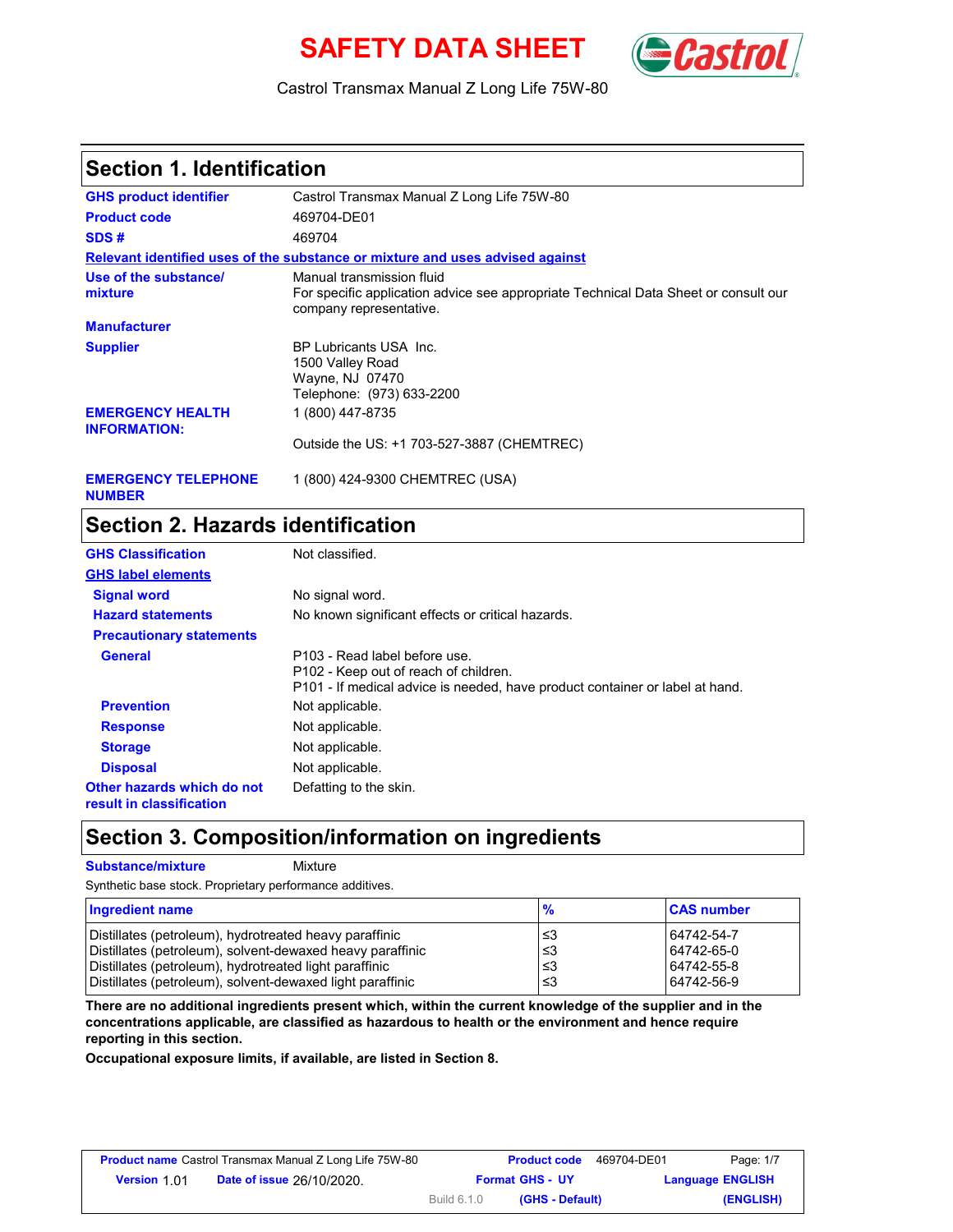## **Section 4. First aid measures**

#### **Description of necessary first aid measures**

| Eye contact                                        | In case of contact, immediately flush eyes with plenty of water for at least 15 minutes.<br>Eyelids should be held away from the eyeball to ensure thorough rinsing. Check for<br>and remove any contact lenses. Get medical attention. |
|----------------------------------------------------|-----------------------------------------------------------------------------------------------------------------------------------------------------------------------------------------------------------------------------------------|
| <b>Skin contact</b>                                | Wash skin thoroughly with soap and water or use recognized skin cleanser.<br>Remove contaminated clothing and shoes. Wash clothing before reuse. Clean<br>shoes thoroughly before reuse. Get medical attention if symptoms occur.       |
| <b>Inhalation</b>                                  | If inhaled, remove to fresh air. Get medical attention if symptoms occur.                                                                                                                                                               |
| <b>Ingestion</b>                                   | Do not induce vomiting unless directed to do so by medical personnel. Get medical<br>attention if symptoms occur.                                                                                                                       |
| <b>Protection of first-aiders</b>                  | No action shall be taken involving any personal risk or without suitable training.                                                                                                                                                      |
| Most important symptoms/effects, acute and delayed |                                                                                                                                                                                                                                         |
|                                                    | See Section 11 for more detailed information on health effects and symptoms.                                                                                                                                                            |
|                                                    | the Marchine of Moreon attacks and Marchines and an included the fisher association of the H. Marchines                                                                                                                                 |

|                            | Indication of immediate medical attention and special treatment needed, if necessary |
|----------------------------|--------------------------------------------------------------------------------------|
| <b>Specific treatments</b> | No specific treatment.                                                               |
| <b>Notes to physician</b>  | Treatment should in general be symptomatic and directed to relieving any effects.    |

# **Section 5. Fire-fighting measures**

| <b>Extinguishing media</b>                               |                                                                                                                                                                                                   |
|----------------------------------------------------------|---------------------------------------------------------------------------------------------------------------------------------------------------------------------------------------------------|
| <b>Suitable</b>                                          | In case of fire, use foam, dry chemical or carbon dioxide extinguisher or spray.                                                                                                                  |
| <b>Not suitable</b>                                      | Do not use water jet.                                                                                                                                                                             |
| <b>Specific hazards arising</b><br>from the chemical     | In a fire or if heated, a pressure increase will occur and the container may burst.                                                                                                               |
| <b>Hazardous thermal</b><br>decomposition products       | Combustion products may include the following:<br>carbon oxides (CO, CO <sub>2</sub> ) (carbon monoxide, carbon dioxide)                                                                          |
| <b>Special precautions for fire-</b><br><b>fighters</b>  | No action shall be taken involving any personal risk or without suitable training.<br>Promptly isolate the scene by removing all persons from the vicinity of the incident if<br>there is a fire. |
| <b>Special protective</b><br>equipment for fire-fighters | Fire-fighters should wear positive pressure self-contained breathing apparatus<br>(SCBA) and full turnout gear.                                                                                   |

## **Section 6. Accidental release measures**

|                                                       | Personal precautions, protective equipment and emergency procedures                                                                                                                                                                                                                                                                                                                                |  |
|-------------------------------------------------------|----------------------------------------------------------------------------------------------------------------------------------------------------------------------------------------------------------------------------------------------------------------------------------------------------------------------------------------------------------------------------------------------------|--|
| For non-emergency<br>personnel                        | No action shall be taken involving any personal risk or without suitable training.<br>Evacuate surrounding areas. Keep unnecessary and unprotected personnel from<br>entering. Do not touch or walk through spilled material. Put on appropriate personal<br>protective equipment. Floors may be slippery; use care to avoid falling.                                                              |  |
| For emergency responders                              | If specialized clothing is required to deal with the spillage, take note of any<br>information in Section 8 on suitable and unsuitable materials. See also the<br>information in "For non-emergency personnel".                                                                                                                                                                                    |  |
| <b>Environmental precautions</b>                      | Avoid dispersal of spilled material and runoff and contact with soil, waterways,<br>drains and sewers. Inform the relevant authorities if the product has caused<br>environmental pollution (sewers, waterways, soil or air).                                                                                                                                                                      |  |
| Methods and materials for containment and cleaning up |                                                                                                                                                                                                                                                                                                                                                                                                    |  |
| <b>Small spill</b>                                    | Stop leak if without risk. Move containers from spill area. Absorb with an inert<br>material and place in an appropriate waste disposal container. Dispose of via a<br>licensed waste disposal contractor.                                                                                                                                                                                         |  |
| Large spill                                           | Stop leak if without risk. Move containers from spill area. Prevent entry into sewers,<br>water courses, basements or confined areas. Contain and collect spillage with non-<br>combustible, absorbent material e.g. sand, earth, vermiculite or diatomaceous earth<br>and place in container for disposal according to local regulations. Dispose of via a<br>licensed waste disposal contractor. |  |

|                    | <b>Product name</b> Castrol Transmax Manual Z Long Life 75W-80 |             | <b>Product code</b>    | 469704-DE01             | Page: 2/7 |
|--------------------|----------------------------------------------------------------|-------------|------------------------|-------------------------|-----------|
| <b>Version 101</b> | <b>Date of issue 26/10/2020.</b>                               |             | <b>Format GHS - UY</b> | <b>Language ENGLISH</b> |           |
|                    |                                                                | Build 6.1.0 | (GHS - Default)        |                         | (ENGLISH) |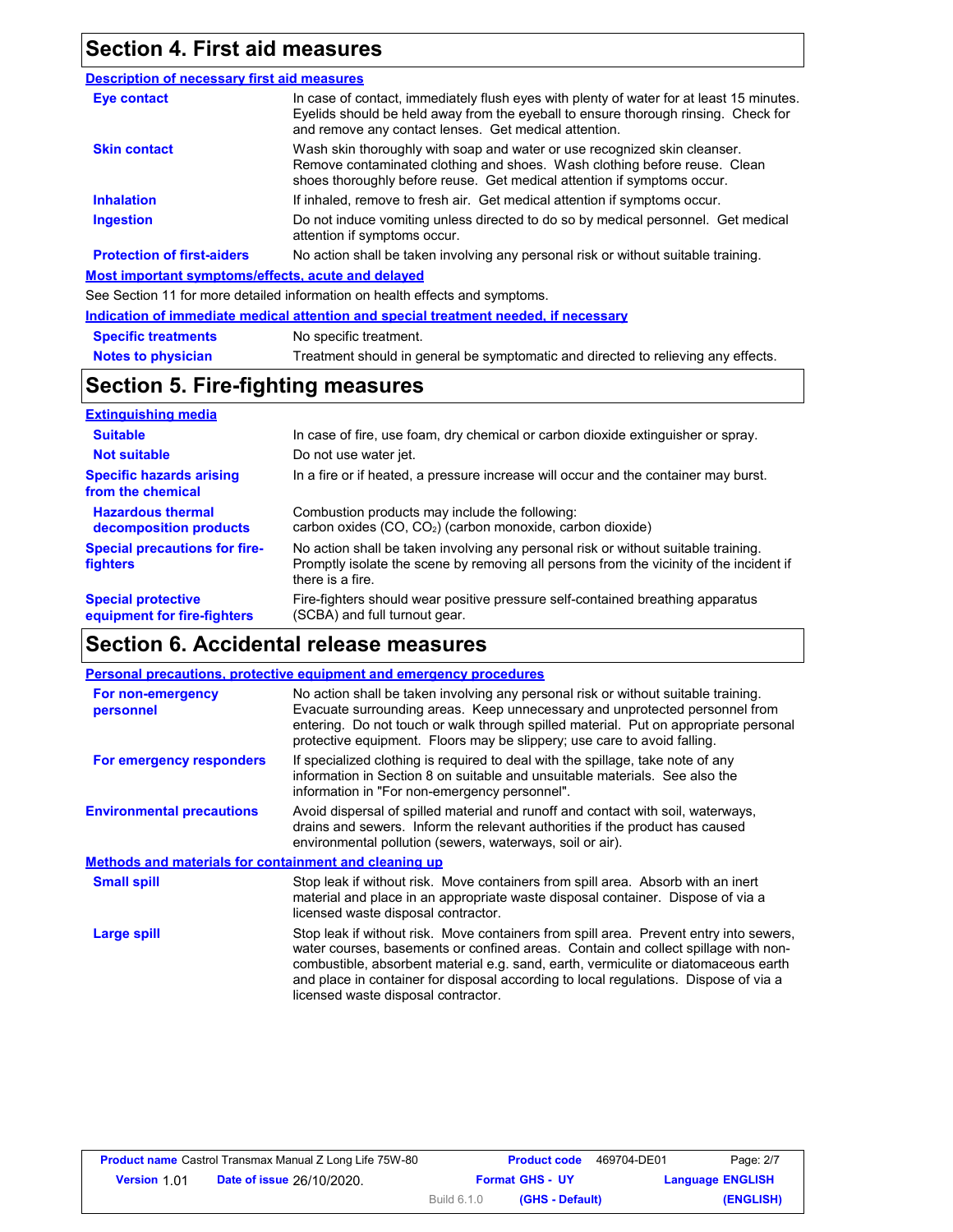## **Section 7. Handling and storage**

| <b>Precautions for safe handling</b>             |                                                                                                                                                                                                                                                                                                                                                                                                                                                                                                                                                                                               |
|--------------------------------------------------|-----------------------------------------------------------------------------------------------------------------------------------------------------------------------------------------------------------------------------------------------------------------------------------------------------------------------------------------------------------------------------------------------------------------------------------------------------------------------------------------------------------------------------------------------------------------------------------------------|
| <b>Protective measures</b>                       | Put on appropriate personal protective equipment (see Section 8).                                                                                                                                                                                                                                                                                                                                                                                                                                                                                                                             |
| <b>Advice on general</b><br>occupational hygiene | Eating, drinking and smoking should be prohibited in areas where this material is<br>handled, stored and processed. Wash thoroughly after handling. Remove<br>contaminated clothing and protective equipment before entering eating areas. See<br>also Section 8 for additional information on hygiene measures.                                                                                                                                                                                                                                                                              |
| <b>Conditions for safe storage</b>               | Store in accordance with local regulations. Store in original container protected from<br>direct sunlight in a dry, cool and well-ventilated area, away from incompatible<br>materials (see Section 10) and food and drink. Keep container tightly closed and<br>sealed until ready for use. Store and use only in equipment/containers designed for<br>use with this product. Containers that have been opened must be carefully resealed<br>and kept upright to prevent leakage. Do not store in unlabeled containers. Use<br>appropriate containment to avoid environmental contamination. |
| <b>Not suitable</b>                              | Prolonged exposure to elevated temperature                                                                                                                                                                                                                                                                                                                                                                                                                                                                                                                                                    |

## **Section 8. Exposure controls/personal protection**

#### **Control parameters**

**Occupational exposure limits**

| <b>Ingredient name</b>                                    | <b>Exposure limits</b>                                                                              |
|-----------------------------------------------------------|-----------------------------------------------------------------------------------------------------|
| Distillates (petroleum), hydrotreated heavy paraffinic    | ACGIH TLV (United States, 3/2019).<br>TWA: 5 mg/m <sup>3</sup> 8 hours. Form: Inhalable<br>fraction |
| Distillates (petroleum), solvent-dewaxed heavy paraffinic | ACGIH TLV (United States, 3/2019).<br>TWA: 5 mg/m <sup>3</sup> 8 hours. Form: Inhalable<br>fraction |
| Distillates (petroleum), hydrotreated light paraffinic    | ACGIH TLV (United States, 3/2019).<br>TWA: 5 mg/m <sup>3</sup> 8 hours. Form: Inhalable<br>fraction |
| Distillates (petroleum), solvent-dewaxed light paraffinic | ACGIH TLV (United States, 3/2019).<br>TWA: 5 mg/m <sup>3</sup> 8 hours. Form: Inhalable<br>fraction |

While specific OELs for certain components may be shown in this section, other components may be present in any mist, vapor or dust produced. Therefore, the specific OELs may not be applicable to the product as a whole and are provided for guidance only.

| <b>Recommended monitoring</b><br>procedures       | If this product contains ingredients with exposure limits, personal, workplace<br>atmosphere or biological monitoring may be required to determine the effectiveness<br>of the ventilation or other control measures and/or the necessity to use respiratory<br>protective equipment. Reference should be made to appropriate monitoring<br>standards. Reference to national guidance documents for methods for the<br>determination of hazardous substances will also be required.                                                                                                                                                                                                                                                                                                                                                                                                                                                                                                                           |
|---------------------------------------------------|---------------------------------------------------------------------------------------------------------------------------------------------------------------------------------------------------------------------------------------------------------------------------------------------------------------------------------------------------------------------------------------------------------------------------------------------------------------------------------------------------------------------------------------------------------------------------------------------------------------------------------------------------------------------------------------------------------------------------------------------------------------------------------------------------------------------------------------------------------------------------------------------------------------------------------------------------------------------------------------------------------------|
| <b>Appropriate engineering</b><br><b>controls</b> | Provide exhaust ventilation or other engineering controls to keep the relevant<br>airborne concentrations below their respective occupational exposure limits.<br>All activities involving chemicals should be assessed for their risks to health, to<br>ensure exposures are adequately controlled. Personal protective equipment should<br>only be considered after other forms of control measures (e.g. engineering controls)<br>have been suitably evaluated. Personal protective equipment should conform to<br>appropriate standards, be suitable for use, be kept in good condition and properly<br>maintained.<br>Your supplier of personal protective equipment should be consulted for advice on<br>selection and appropriate standards. For further information contact your national<br>organisation for standards.<br>The final choice of protective equipment will depend upon a risk assessment. It is<br>important to ensure that all items of personal protective equipment are compatible. |
| <b>Environmental exposure</b><br>controls         | Emissions from ventilation or work process equipment should be checked to ensure<br>they comply with the requirements of environmental protection legislation. In some<br>cases, fume scrubbers, filters or engineering modifications to the process equipment<br>will be necessary to reduce emissions to acceptable levels.                                                                                                                                                                                                                                                                                                                                                                                                                                                                                                                                                                                                                                                                                 |
| <b>Individual protection measures</b>             |                                                                                                                                                                                                                                                                                                                                                                                                                                                                                                                                                                                                                                                                                                                                                                                                                                                                                                                                                                                                               |
| <b>Hygiene measures</b>                           | Wash hands, forearms and face thoroughly after handling chemical products, before<br>eating, smoking and using the lavatory and at the end of the working period.<br>Appropriate techniques should be used to remove potentially contaminated clothing.<br>Wash contaminated clothing before reusing. Ensure that eyewash stations and<br>safety showers are close to the workstation location.                                                                                                                                                                                                                                                                                                                                                                                                                                                                                                                                                                                                               |

| <b>Product name</b> Castrol Transmax Manual Z Long Life 75W-80 |                                  |             | <b>Product code</b>    | 469704-DE01             | Page: 3/7 |
|----------------------------------------------------------------|----------------------------------|-------------|------------------------|-------------------------|-----------|
| <b>Version 1.01</b>                                            | <b>Date of issue 26/10/2020.</b> |             | <b>Format GHS - UY</b> | <b>Language ENGLISH</b> |           |
|                                                                |                                  | Build 6.1.0 | (GHS - Default)        |                         | (ENGLISH) |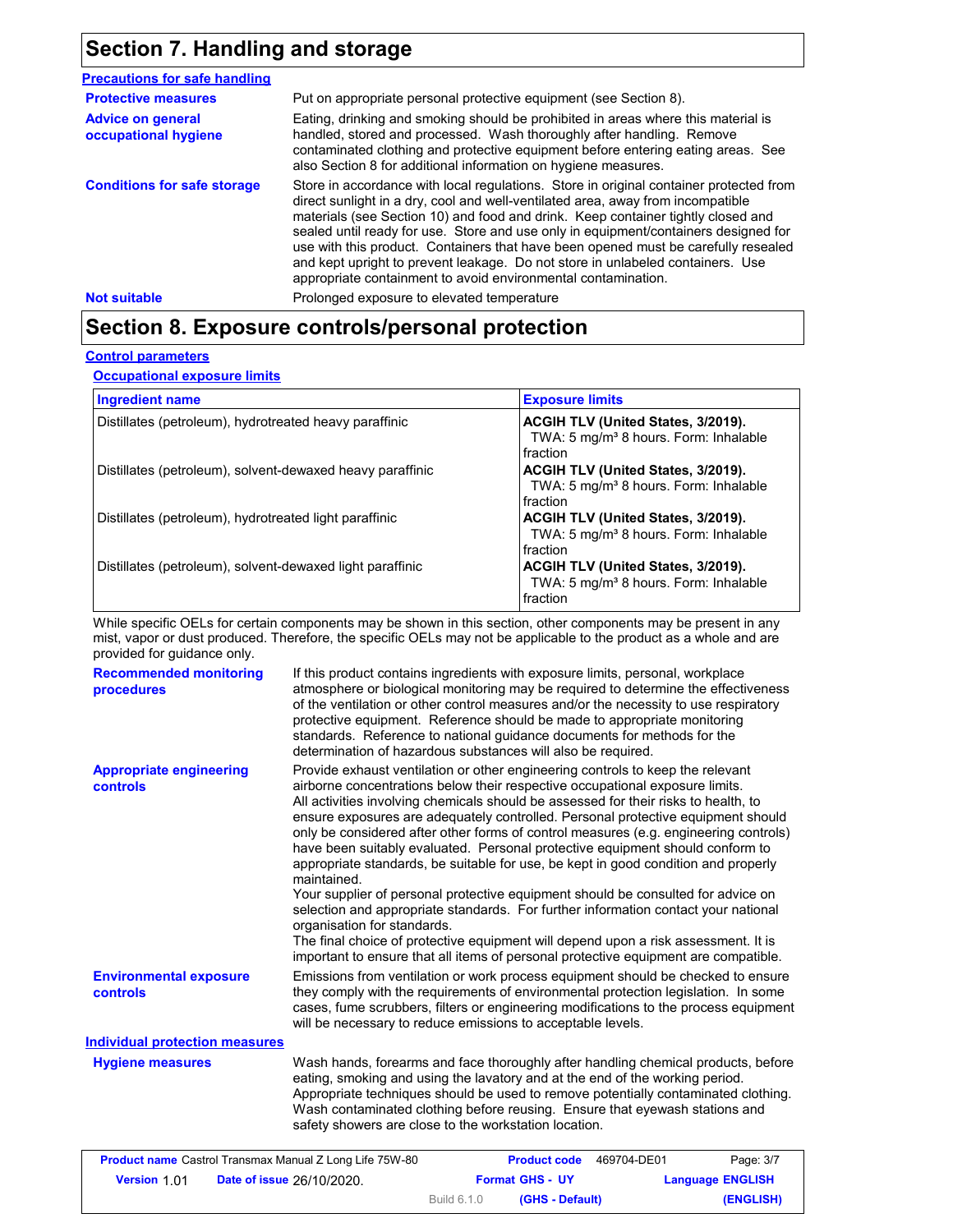### **Section 8. Exposure controls/personal protection**

| <b>Eye protection</b>         | Safety glasses with side shields.                                                                                                                                                                                                                                                                                                                                                                                                                                                                                                                                                                                                                                                                                                                                                               |
|-------------------------------|-------------------------------------------------------------------------------------------------------------------------------------------------------------------------------------------------------------------------------------------------------------------------------------------------------------------------------------------------------------------------------------------------------------------------------------------------------------------------------------------------------------------------------------------------------------------------------------------------------------------------------------------------------------------------------------------------------------------------------------------------------------------------------------------------|
| <b>Skin protection</b>        |                                                                                                                                                                                                                                                                                                                                                                                                                                                                                                                                                                                                                                                                                                                                                                                                 |
| <b>Hand protection</b>        | Wear protective gloves if prolonged or repeated contact is likely. Wear chemical<br>resistant gloves. Recommended: Nitrile gloves. The correct choice of protective<br>gloves depends upon the chemicals being handled, the conditions of work and use.<br>and the condition of the gloves (even the best chemically resistant glove will break<br>down after repeated chemical exposures). Most gloves provide only a short time of<br>protection before they must be discarded and replaced. Because specific work<br>environments and material handling practices vary, safety procedures should be<br>developed for each intended application. Gloves should therefore be chosen in<br>consultation with the supplier/manufacturer and with a full assessment of the<br>working conditions. |
| <b>Skin protection</b>        | Use of protective clothing is good industrial practice.<br>Personal protective equipment for the body should be selected based on the task<br>being performed and the risks involved and should be approved by a specialist<br>before handling this product.<br>Cotton or polyester/cotton overalls will only provide protection against light<br>superficial contamination that will not soak through to the skin. Overalls should be<br>laundered on a regular basis. When the risk of skin exposure is high (e.g. when<br>cleaning up spillages or if there is a risk of splashing) then chemical resistant aprons<br>and/or impervious chemical suits and boots will be required.                                                                                                           |
| <b>Other skin protection</b>  | Appropriate footwear and any additional skin protection measures should be<br>selected based on the task being performed and the risks involved and should be<br>approved by a specialist before handling this product.                                                                                                                                                                                                                                                                                                                                                                                                                                                                                                                                                                         |
| <b>Respiratory protection</b> | In case of insufficient ventilation, wear suitable respiratory equipment.<br>The correct choice of respiratory protection depends upon the chemicals being<br>handled, the conditions of work and use, and the condition of the respiratory<br>equipment. Safety procedures should be developed for each intended application.<br>Respiratory protection equipment should therefore be chosen in consultation with<br>the supplier/manufacturer and with a full assessment of the working conditions.                                                                                                                                                                                                                                                                                           |

## **Section 9. Physical and chemical properties**

#### **Appearance**

| <b>Physical state</b>                             | Liguid.                                                                                                             |
|---------------------------------------------------|---------------------------------------------------------------------------------------------------------------------|
| Color                                             | Blue.                                                                                                               |
| Odor                                              | Not available.                                                                                                      |
| <b>Odor threshold</b>                             | Not available.                                                                                                      |
| рH                                                | Not available.                                                                                                      |
| <b>Melting point</b>                              | Not available.                                                                                                      |
| <b>Boiling point</b>                              | Not available.                                                                                                      |
| <b>Drop Point</b>                                 | Not available.                                                                                                      |
| <b>Pour point</b>                                 | -57 $\degree$ C                                                                                                     |
| <b>Flash point</b>                                | Open cup: >180°C (>356°F) [Cleveland.]                                                                              |
| <b>Evaporation rate</b>                           | Not available.                                                                                                      |
| <b>Flammability (solid, gas)</b>                  | Not applicable. Based on - Physical state                                                                           |
| Lower and upper explosive<br>(flammable) limits   | Not available.                                                                                                      |
| <b>Vapor pressure</b>                             | Not available.                                                                                                      |
| <b>Vapor density</b>                              | Not available.                                                                                                      |
| <b>Relative density</b>                           | Not available.                                                                                                      |
| <b>Density</b>                                    | $<$ 1000 kg/m <sup>3</sup> (<1 g/cm <sup>3</sup> ) at 15 <sup>°</sup> C                                             |
| <b>Solubility</b>                                 | insoluble in water.                                                                                                 |
| <b>Partition coefficient: n-</b><br>octanol/water | Not available.                                                                                                      |
| <b>Auto-ignition temperature</b>                  | Not available.                                                                                                      |
| <b>Decomposition temperature</b>                  | Not available.                                                                                                      |
| <b>Viscosity</b>                                  | Kinematic: 53.9 mm <sup>2</sup> /s (53.9 cSt) at $40^{\circ}$ C<br>Kinematic: 9 mm <sup>2</sup> /s (9 cSt) at 100°C |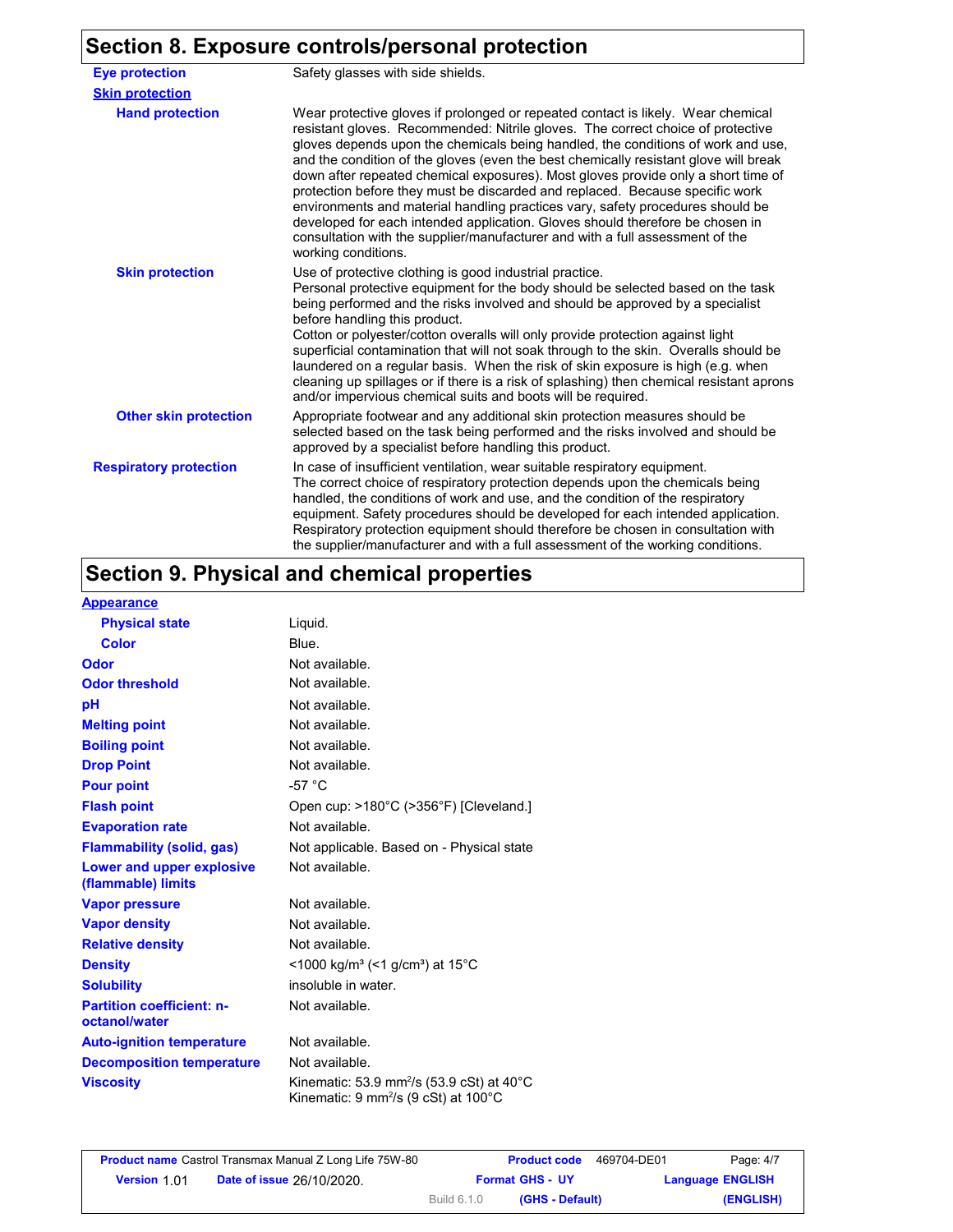## **Section 10. Stability and reactivity**

| <b>Reactivity</b>                            | No specific test data available for this product. Refer to Conditions to avoid and<br>Incompatible materials for additional information.                                |
|----------------------------------------------|-------------------------------------------------------------------------------------------------------------------------------------------------------------------------|
| <b>Chemical stability</b>                    | The product is stable.                                                                                                                                                  |
| <b>Possibility of hazardous</b><br>reactions | Under normal conditions of storage and use, hazardous reactions will not occur.<br>Under normal conditions of storage and use, hazardous polymerization will not occur. |
| <b>Conditions to avoid</b>                   | Avoid all possible sources of ignition (spark or flame).                                                                                                                |
| <b>Incompatible materials</b>                | Reactive or incompatible with the following materials: oxidizing materials.                                                                                             |
| <b>Hazardous decomposition</b><br>products   | Under normal conditions of storage and use, hazardous decomposition products<br>should not be produced.                                                                 |

## **Section 11. Toxicological information**

| <b>Information on toxicological effects</b>                                                                                                                                                                                                |                                                                                          |                                                                                                                                                                  |
|--------------------------------------------------------------------------------------------------------------------------------------------------------------------------------------------------------------------------------------------|------------------------------------------------------------------------------------------|------------------------------------------------------------------------------------------------------------------------------------------------------------------|
| <b>Aspiration hazard</b>                                                                                                                                                                                                                   |                                                                                          |                                                                                                                                                                  |
| <b>Name</b>                                                                                                                                                                                                                                |                                                                                          | <b>Result</b>                                                                                                                                                    |
| Distillates (petroleum), hydrotreated heavy paraffinic<br>Distillates (petroleum), solvent-dewaxed heavy paraffinic<br>Distillates (petroleum), hydrotreated light paraffinic<br>Distillates (petroleum), solvent-dewaxed light paraffinic |                                                                                          | <b>ASPIRATION HAZARD - Category 1</b><br><b>ASPIRATION HAZARD - Category 1</b><br><b>ASPIRATION HAZARD - Category 1</b><br><b>ASPIRATION HAZARD - Category 1</b> |
| Information on the likely<br>routes of exposure                                                                                                                                                                                            | Routes of entry anticipated: Dermal, Inhalation.                                         |                                                                                                                                                                  |
| <b>Potential acute health effects</b>                                                                                                                                                                                                      |                                                                                          |                                                                                                                                                                  |
| Eye contact                                                                                                                                                                                                                                | No known significant effects or critical hazards.                                        |                                                                                                                                                                  |
| <b>Inhalation</b>                                                                                                                                                                                                                          | vapor pressure.                                                                          | Vapor inhalation under ambient conditions is not normally a problem due to low                                                                                   |
| <b>Skin contact</b>                                                                                                                                                                                                                        | Defatting to the skin. May cause skin dryness and irritation.                            |                                                                                                                                                                  |
| <b>Ingestion</b>                                                                                                                                                                                                                           | No known significant effects or critical hazards.                                        |                                                                                                                                                                  |
|                                                                                                                                                                                                                                            | Symptoms related to the physical, chemical and toxicological characteristics             |                                                                                                                                                                  |
| <b>Eye contact</b>                                                                                                                                                                                                                         | No specific data.                                                                        |                                                                                                                                                                  |
| <b>Inhalation</b>                                                                                                                                                                                                                          | thermal decomposition products occurs.                                                   | May be harmful by inhalation if exposure to vapor, mists or fumes resulting from                                                                                 |
| <b>Skin contact</b>                                                                                                                                                                                                                        | Adverse symptoms may include the following:<br>irritation<br>dryness<br>cracking         |                                                                                                                                                                  |
| <b>Ingestion</b>                                                                                                                                                                                                                           | No specific data.                                                                        |                                                                                                                                                                  |
|                                                                                                                                                                                                                                            | Delayed and immediate effects and also chronic effects from short and long term exposure |                                                                                                                                                                  |
| <b>Eye contact</b>                                                                                                                                                                                                                         | Potential risk of transient stinging or redness if accidental eye contact occurs.        |                                                                                                                                                                  |
| <b>Inhalation</b>                                                                                                                                                                                                                          | of the respiratory tract.                                                                | Overexposure to the inhalation of airborne droplets or aerosols may cause irritation                                                                             |
| <b>Skin contact</b>                                                                                                                                                                                                                        | or dermatitis.                                                                           | Prolonged or repeated contact can defat the skin and lead to irritation, cracking and/                                                                           |
| <b>Ingestion</b>                                                                                                                                                                                                                           | Ingestion of large quantities may cause nausea and diarrhea.                             |                                                                                                                                                                  |
| <b>Potential chronic health effects</b>                                                                                                                                                                                                    |                                                                                          |                                                                                                                                                                  |
| General                                                                                                                                                                                                                                    | No known significant effects or critical hazards.                                        |                                                                                                                                                                  |
| <b>Carcinogenicity</b>                                                                                                                                                                                                                     | No known significant effects or critical hazards.                                        |                                                                                                                                                                  |
| <b>Mutagenicity</b>                                                                                                                                                                                                                        | No known significant effects or critical hazards.                                        |                                                                                                                                                                  |
| <b>Teratogenicity</b>                                                                                                                                                                                                                      | No known significant effects or critical hazards.                                        |                                                                                                                                                                  |
| <b>Developmental effects</b>                                                                                                                                                                                                               | No known significant effects or critical hazards.                                        |                                                                                                                                                                  |
| <b>Fertility effects</b>                                                                                                                                                                                                                   | No known significant effects or critical hazards.                                        |                                                                                                                                                                  |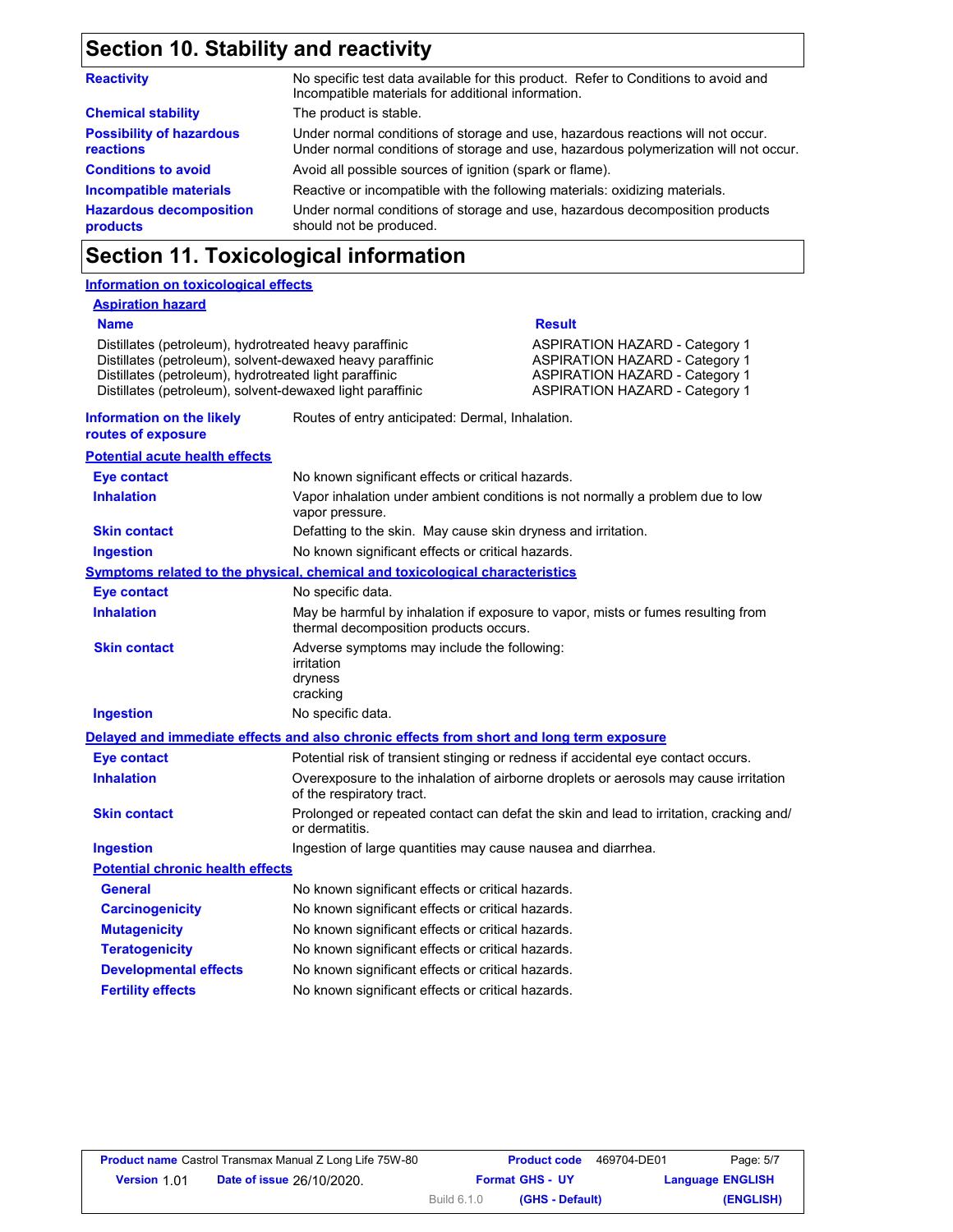## **Section 12. Ecological information**

| <b>Environmental effects</b>            | No known significant effects or critical hazards.                                                                         |
|-----------------------------------------|---------------------------------------------------------------------------------------------------------------------------|
| <b>Persistence and</b><br>degradability |                                                                                                                           |
| Not expected to be rapidly degradable.  |                                                                                                                           |
| <b>Bioaccumulative potential</b>        |                                                                                                                           |
|                                         | This product is not expected to bioaccumulate through food chains in the environment.                                     |
| <b>Mobility</b>                         | Spillages may penetrate the soil causing ground water contamination.                                                      |
| <b>Other adverse effects</b>            | No known significant effects or critical hazards.                                                                         |
| <b>Other ecological information</b>     | Spills may form a film on water surfaces causing physical damage to organisms.<br>Oxygen transfer could also be impaired. |

## **Section 13. Disposal considerations**

| <b>Disposal methods</b> | The generation of waste should be avoided or minimized wherever possible.<br>Significant quantities of waste product residues should not be disposed of via the<br>foul sewer but processed in a suitable effluent treatment plant. Dispose of surplus<br>and non-recyclable products via a licensed waste disposal contractor. Disposal of<br>this product, solutions and any by-products should at all times comply with the<br>requirements of environmental protection and waste disposal legislation and any<br>regional local authority requirements. Waste packaging should be recycled.<br>Incineration or landfill should only be considered when recycling is not feasible. This |
|-------------------------|--------------------------------------------------------------------------------------------------------------------------------------------------------------------------------------------------------------------------------------------------------------------------------------------------------------------------------------------------------------------------------------------------------------------------------------------------------------------------------------------------------------------------------------------------------------------------------------------------------------------------------------------------------------------------------------------|
|                         | material and its container must be disposed of in a safe way. Empty containers or<br>liners may retain some product residues. Avoid dispersal of spilled material and<br>runoff and contact with soil, waterways, drains and sewers.                                                                                                                                                                                                                                                                                                                                                                                                                                                       |

### **Section 14. Transport information**

|                                      | <b>IMDG</b>              | <b>IATA</b>    |
|--------------------------------------|--------------------------|----------------|
| <b>UN number</b>                     | Not regulated.           | Not regulated. |
| <b>UN proper</b><br>shipping name    | ۰                        |                |
| <b>Transport hazard</b><br>class(es) | $\blacksquare$           |                |
| <b>Packing group</b>                 | $\overline{\phantom{a}}$ | -              |
| <b>Environmental</b><br>hazards      | No.                      | No.            |
| <b>Additional</b><br>information     |                          | -              |

**Special precautions for user** Not available.

**Transport in bulk according to Annex II of MARPOL and the IBC Code** Not available.

### **Section 15. Regulatory information**

#### **Regulation according to other foreign laws** All components are listed or exempted. All components are listed or exempted. All components are listed or exempted. At least one component is not listed. All components are listed or exempted. **Philippines inventory** All components are listed or exempted. **(PICCS) China inventory (IECSC) CANADA INVENTORY (DSL) Australia inventory (AICS) Korea inventory (KECI) Japan inventory (ENCS) REACH Status** The company, as identified in Section 1, sells this product in the EU in compliance with the current requirements of REACH.

| <b>Product name</b> Castrol Transmax Manual Z Long Life 75W-80 |                                  |                    | <b>Product code</b>    | 469704-DE01             | Page: 6/7 |
|----------------------------------------------------------------|----------------------------------|--------------------|------------------------|-------------------------|-----------|
| <b>Version 1.01</b>                                            | <b>Date of issue 26/10/2020.</b> |                    | <b>Format GHS - UY</b> | <b>Language ENGLISH</b> |           |
|                                                                |                                  | <b>Build 6.1.0</b> | (GHS - Default)        |                         | (ENGLISH) |